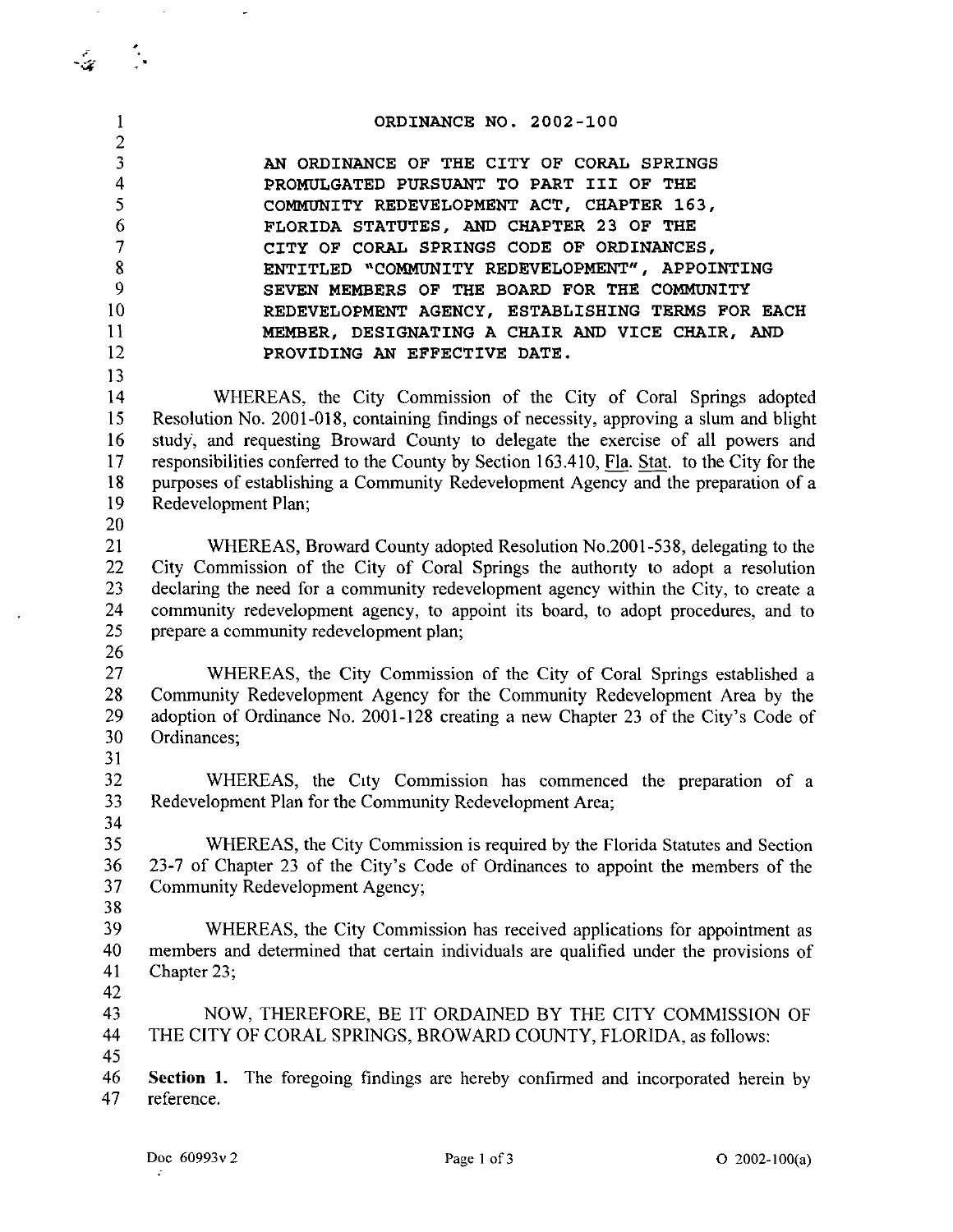## **Section 2. Appointment of Members of Board of Community Redevelopment Agency**  The following qualified individuals are hereby appointed as members of the Board of the Community Redevelopment Agency for terms to be determined by the Agency subject to all the requirements of Chapter 23 of the City's Code of Ordinances: **NEMBERSHIP TERM** John Ruffin General 4 Years Debbie Mulvihill General 4 Years Donald Fischer Urban Design 4 Years Russ Holland Finance **4** Years Wallace Dale **Real Estate** 3 Years **Real Estate** 3 Years Brian Walsh **Retail** Retail 2 Years 2 Years Bill Snyder General 1 Year 1 Year **Section 3. Designation of Terms and Appointment of Chair and Vice Chair**  The City Commission shall designate an Acting Chair and Acting Vice Chair, to serve until the City Commission has appointed the Chair and Vice Chair, and determine the terms of each appointment, subject to the requirements of Chapter 23 of the City's Code of Ordinances. **Section 4. Severability.** If any section or portion of a section of this Ordinance is declared to be invalid, unlawful, or unconstitutional, it shall not be held to invalidate or impair the validity, force, or effect of any other section or part of the Ordinance. **Section 5. Effective Date.** This Ordinance shall become effective immediately upon its passage and adoption.

 $\frac{1}{2}$